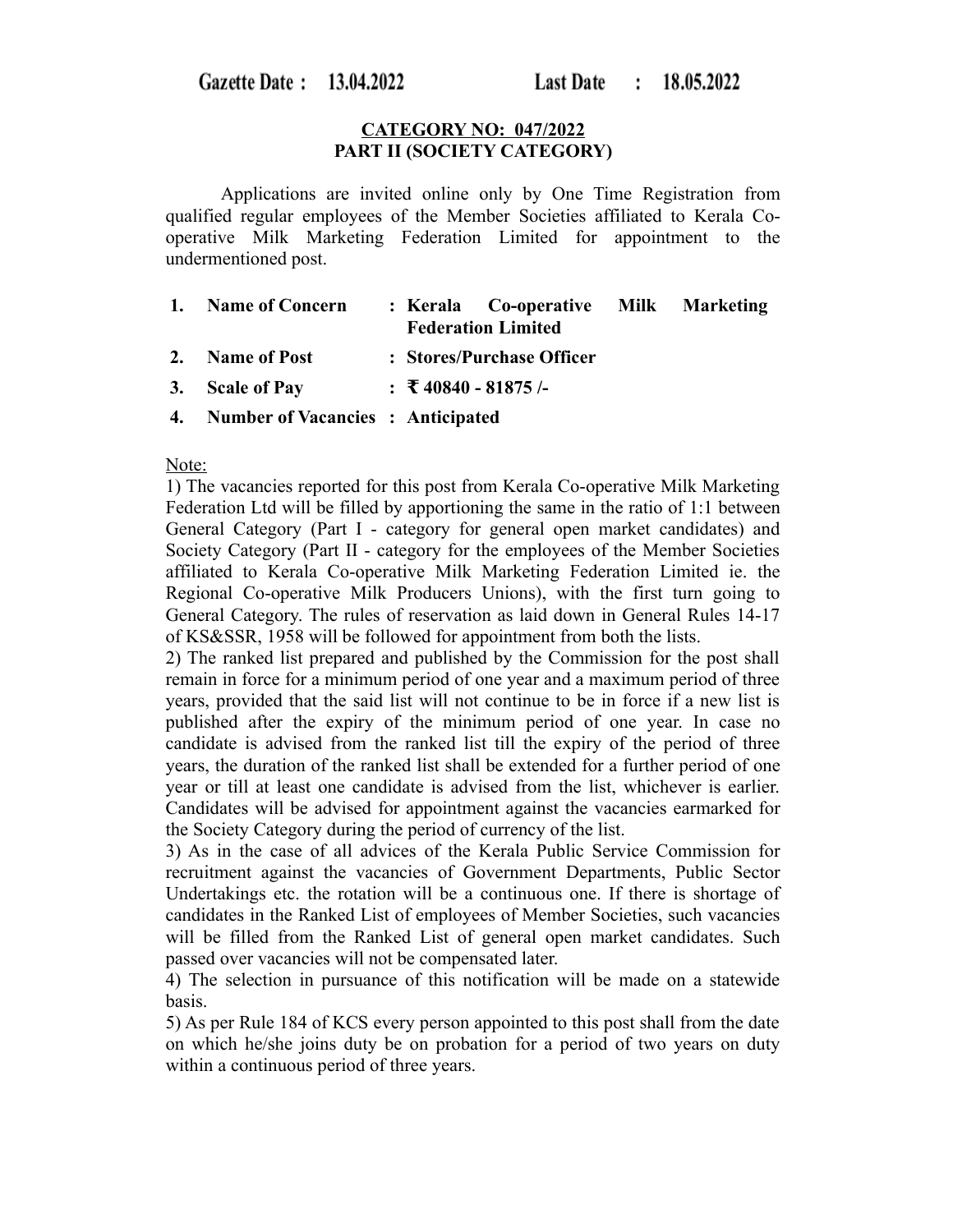|                            | <b>5. Method of appointment :</b> Direct Recruitment from among the eligible<br>employees of the Member Societies affiliated to<br>Kerala Co-operative Milk Marketing Federation<br>Limited ie. the Regional Co-operative Milk<br>Producers Unions. |  |  |
|----------------------------|-----------------------------------------------------------------------------------------------------------------------------------------------------------------------------------------------------------------------------------------------------|--|--|
| 6. Age Limit : $18 - 50$ . | Only candidates born between $02/01/1972$ and<br>$01/01/2004$ (both dates included) are eligible to<br>apply for this post.                                                                                                                         |  |  |

# **7. Qualifications :**

1. Must have 3 (Three) years regular service in any cadre in the Member Societies affiliated to Kerala Co-operative Milk Marketing Federation Limited ie. the Regional Co-operative Milk Producers Unions and should be in service of the Member Society not only on the date of application but also on the date of appointment to the new post.

2. Degree with Post Graduate Diploma in Materials Management OR

MBA from a recognised University

3. 3 (Three) years experience in Stores/Purchase from a reputed organisation.

Note:

1. Rule 10(a) (ii) of Part II KS&SSR is applicable for this selection.

2. Those candidates who have claimed equivalency for qualifications should produce the Government Order proving the same at the time of certificate verification in order to consider as equivalent.

3. If the caste of the candidates is wrongly mentioned in their SSLC book, they should claim their original caste in their applications and should produce Community/NCLC certificate issued from concerned revenue authority and the gazette notification for the same at the time of certificate verification.

4. The qualifications shall be obtained from UGC recognised universities or any other Institutes established by Govt of India or Govt of Kerala.

5. The requirement that the employees should be in service of the society on the date of appointment will not be applicable to those who were recruited through the Kerala Public Service Commission to a post in the Apex/Central Societies reserved for the employees of the affiliated Primary Co-operative/Member Societies, provided they are continuing in service in that post.

**6.** Candidates must upload experience certificate at the time of submission of application itself. Otherwise the application will be rejected. The certificate to prove experience shall be in the format given below: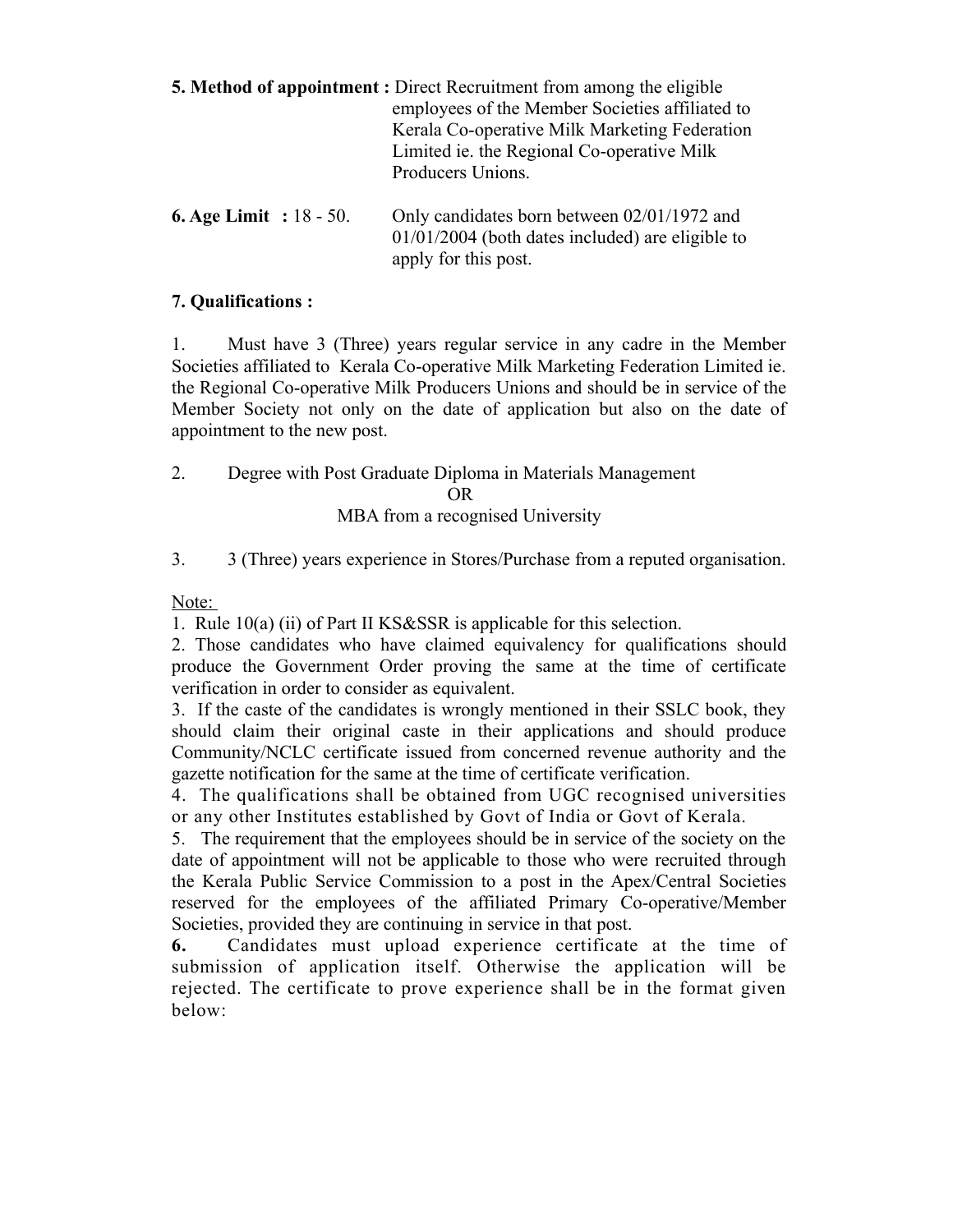### **CERTIFICATE OF EXPERIENCE**

Name of the firm (Company/Corporation/Co-: operative Institutions etc.)

Register Number (SSI Registration or any other : Registration Number) and date of registration

Authority issued registration :

Issued to ................................................................................... (here enter name and address) This is to certify that the above mentioned person has worked/has been working in this Institution as .................................................. (here enter name of the post held or the nature of assignment held in the capacity) on ................................ per day/per mensum for a period of ......... years..........months ........... days from ............................. to ...........................

Place : Signature with date Date : Name & Designation of the issuing authority with name of the Institution

(Office Seal)

#### **CERTIFICATE**

Certified that Sri/Smt .................................. mentioned in the above Experience Certificate has actually worked/is working as ............................... (Specify the nature of employment) in the above Institution during the period mentioned therein as per the entry in the ...................................... Register (mention the name of Register) maintained by the employer as per the provision of .................................. Act (Name of the Act/Rules to be specified)

I am the authorised person to inspect the Registers kept by the employer as per the provision of the Act/Rules of the ........................................... State/Central Act.

Place : Signature with date Date : Name of the Attesting Officer with Designation & Name of Office, who is the notified Enforcement Officer as per Act/Rules

(Office Seal)

Note:

 (1) Specify the post held or nature of assignment ie. casual labourer, paid/unpaid apprentice/regular worker or temporary worker.

(2) All experience certificates should be duly certified by the concerned Controlling Officer/ Head of Office of the Government. The genuineness of the Certificate shall be subjected to verification and legal action will be taken against those who issue and produce bogus certificate.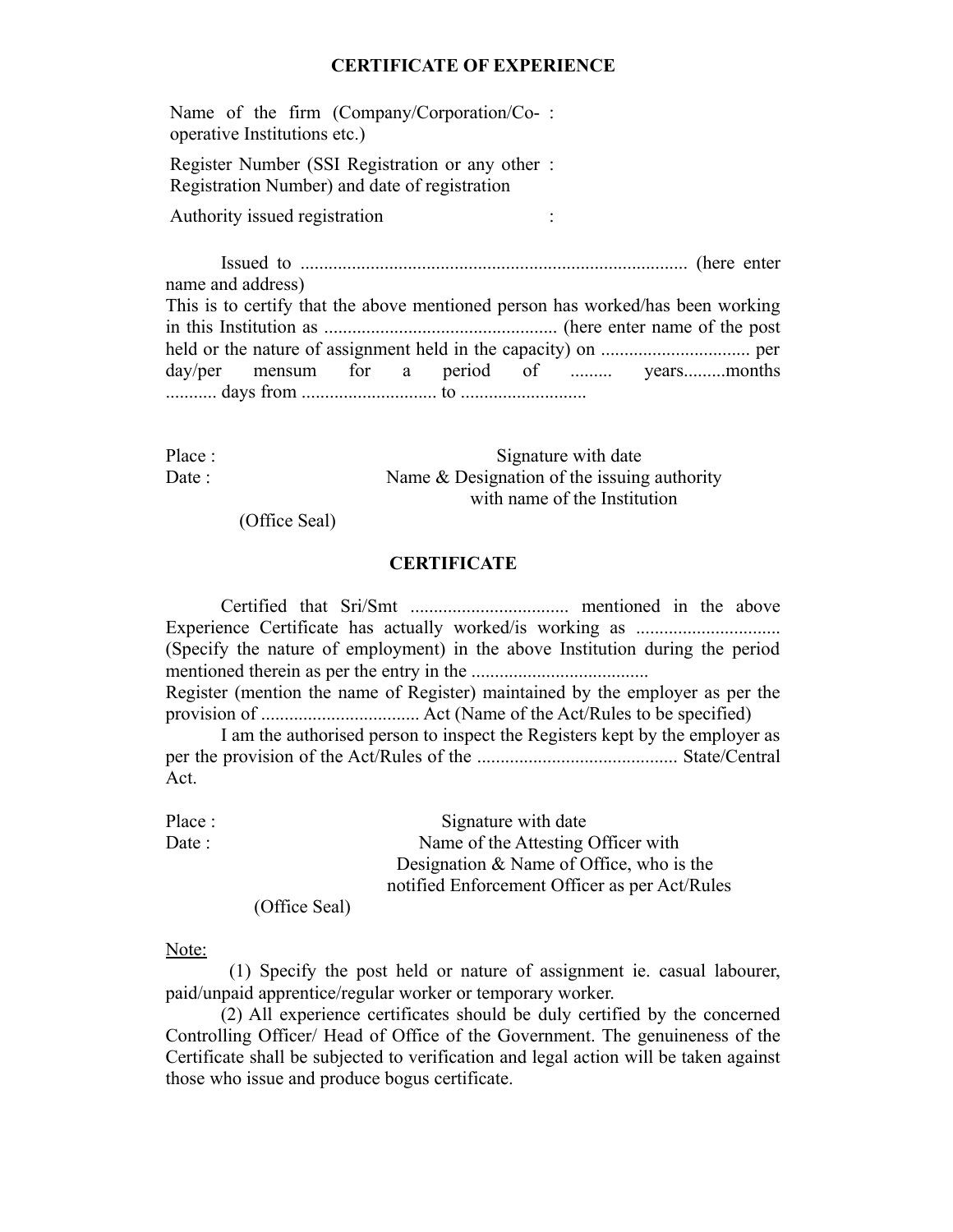(3) The candidates who possess the required experience on the date of application but not able to obtain experience certificate in the COVID-19 situation should upload a self declaration in the format given below.

## **DECLARATION FOR THOSE WHO COULD NOT OBTAIN EXPERIENCE CERTIFICATE**

|                                                                             |  |  |  |  | I Sri/Smt (here enter name |                                                                      | and |  |
|-----------------------------------------------------------------------------|--|--|--|--|----------------------------|----------------------------------------------------------------------|-----|--|
|                                                                             |  |  |  |  |                            |                                                                      |     |  |
|                                                                             |  |  |  |  |                            |                                                                      |     |  |
|                                                                             |  |  |  |  |                            | working (here enter name of institution /company/ corporation/ Govt. |     |  |
|                                                                             |  |  |  |  |                            | Department/ Co-operative institution etc.)                           |     |  |
|                                                                             |  |  |  |  |                            |                                                                      |     |  |
|                                                                             |  |  |  |  |                            | name of post holding or held ie. Regular worker/ Temporary worker/   |     |  |
|                                                                             |  |  |  |  |                            |                                                                      |     |  |
|                                                                             |  |  |  |  |                            |                                                                      |     |  |
|                                                                             |  |  |  |  |                            |                                                                      |     |  |
| produce the prescribed experience certificate as and when called for by the |  |  |  |  |                            |                                                                      |     |  |
| Commission.                                                                 |  |  |  |  |                            |                                                                      |     |  |

Place :

## Date : **Signature of the Candidate**

1. The eligible employees of Member Societies affiliated to Kerala Cooperative Milk Marketing Federation Ltd who apply for the above post should obtain the Service Certificate from the Assistant Registrar (General) showing the details of service of the applicant, which render them eligible to apply for the post and shall be produced when required by the Commission. **The Service Certificate should be uploaded at the time of submitting application. Otherwise the application will not be accepted.** The Service Certificate should be in the following format.

### **SERVICE CERTIFICATE**

- 1. Name of the Candidate
- 2. Name of the post/posts held by the : applicant with scale of pay of the post and the post now held and pay now drawn by the applicant and the period of regular service in each post
- 3. Name of affiliated Member Society in :which the applicant is employed and the date of affiliation with Kerala Co-operative Milk Marketing Federation Ltd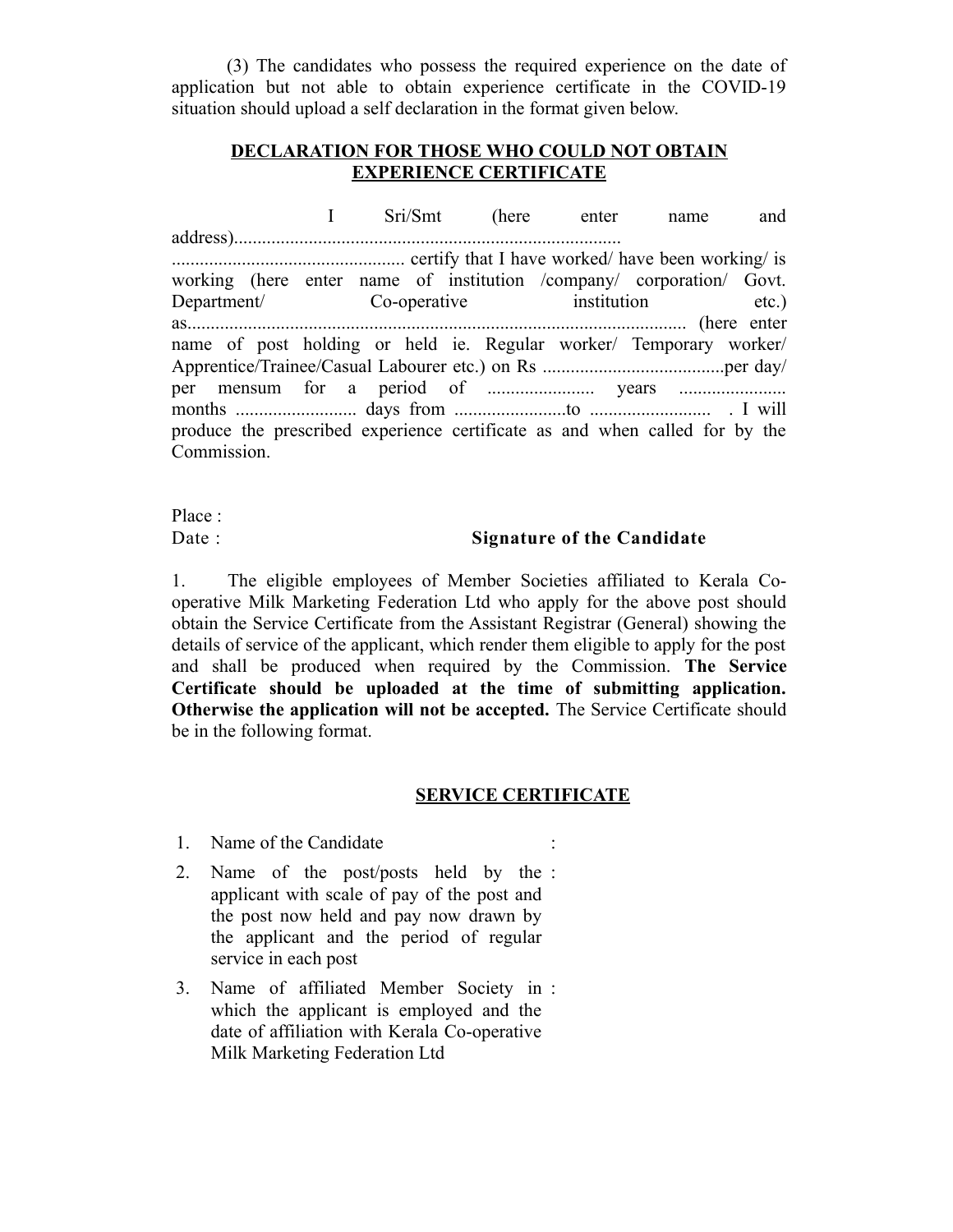4. Date of commencement of regular service : in the Society and the post in which the applicant is now working

Certified that the above details in respect of Sri/Smt ................................................................(Name and address) who is a regular employee in the affiliated Member Society have been verified by me with the service particulars of the candidate and that they are found correct.

| Signature $&$ Name of the            |
|--------------------------------------|
| <b>Assistant Registrar (General)</b> |
| Co-operative Department              |
|                                      |

(Office Seal)

### **8. Mode of submitting applications :**

(a) Candidates must register as per ONE TIME REGISTRATION with the official Website of Kerala Public Service Commission www.keralapsc.gov.in before applying for the post. Candidates who have registered can apply by logging on to their profile using their User-ID and Password. Candidates must click on the 'Apply Now' button of the respective posts in the Notification Link to apply for a post. The photograph uploaded should be one taken after 31.12.2012. Name of the candidate and the date of photograph taken should be printed legibly at the bottom portion of the photograph. The photograph once uploaded meeting all requirements shall be valid for 10 years from the date of uploading. Candidates who register first time should upload photo taken within 6 months from the date of their registration. There is no change in other instructions regarding the uploading of photographs. No application fee is required. Candidates are responsible for the correctness of the personal information and secrecy of password. Before the final submission of the application on the profile candidates must ensure correctness of the information in their profile. They must quote the User-ID for further communication with the Commission. Application submitted is provisional and cannot be deleted or altered after submission. **Candidates are advised to keep a printout or soft copy of the online application for future reference. Candidates can take the printout of the application by clicking on the link 'My applications' in their profile. All correspondences with the Commission, regarding the application should be accompanied with the print out of the application**. The application will be summarily rejected if noncompliance with the notification is found in due course of processing. Original documents to prove qualification, experience, age, Community etc. have to be produced as and when called for.

(b) If written/OMR/Online Test is conducted as part of this selection candidates shall submit a confirmation for writing the examination through their profiles for One Time Registration. Such candidates alone can generate and download the Admission Tickets in the last 15 days till the date of Test. The